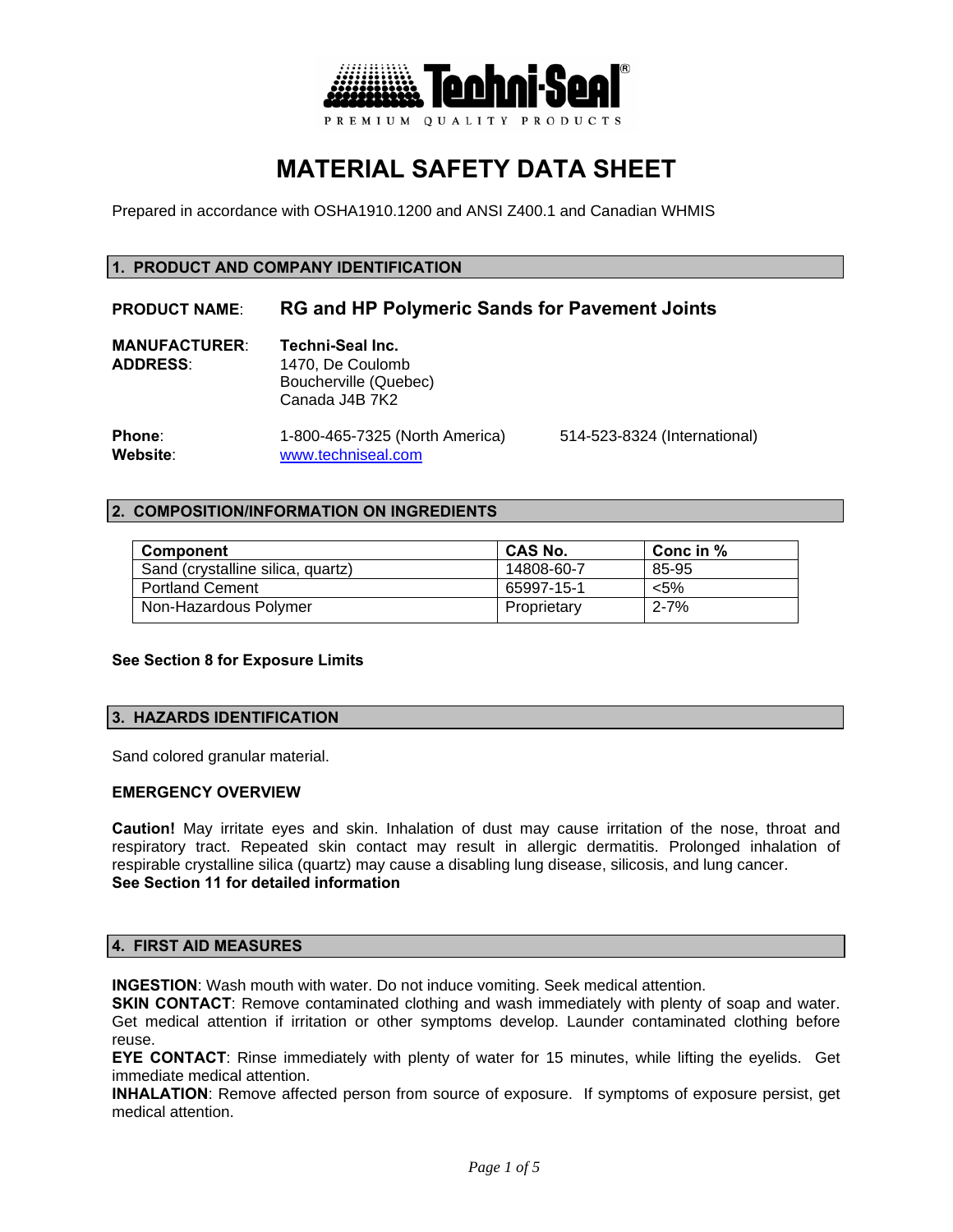#### **5. FIRE FIGHTING MEASURES**

**FLASH POINT**: Not applicable **AUTOIGNITION TEMPERATURE**: Not applicable **FLAMMABILE LIMITS IN AIR** (% BY VOL.) LOWER: Not applicable UPPER: Not applicable

**BASIC FIREFIGHTING PROCEDURES**: This product is not combustible. Use any extinguishing media that is appropriate for the surrounding fire. Firefighters should always wear positive pressure selfcontained breathing apparatus and protective clothing when fighting fires involving chemicals.

**UNUSUAL FIRE AND EXPLOSION HAZARDS**: None.

**HAZARDOUS DECOMPOSITION PRODUCTS**: None.

#### **6. ACCIDENTAL RELEASE MEASURES**

**Spill**: Wear appropriate protective clothing to avoid eye and skin contact including impervious gloves, safety goggles and respirator if needed. Carefully collect material. Avoid creating airborne dust. Place into an appropriate container for re-use or disposal. Report spills and releases as required to appropriate authorities.

#### **7. HANDLING AND STORAGE**

**HANDLING**: Do not breathe dust. Avoid contact with the eyes, skin and clothing. Wear appropriate protective clothing and equipment handling this material. Wash thoroughly after handling. Do not eat, drink or smoke in the work area. Keep product dry until use.

**STORAGE**: Store in cool, dry area.

**EMPTY CONTAINERS:** Empty containers may contain product residue and may be hazardous. Follow all MSDS precautions in handling empty containers.

#### **8. EXPOSURE CONTROLS/PERSONAL PROTECTION INFORMATION**

#### **EXPOSURE LIMITS**

| <b>Chemical Name</b>              | <b>Exposure Limits</b>                                   |
|-----------------------------------|----------------------------------------------------------|
| Sand (crystalline silica, quartz) | $0.05$ mg/m <sup>3</sup> ACGIH TLV-TWA (respirable dust) |
|                                   | 10 mg/m <sup>3</sup> OSHA PEL-TWA (respirable dust)      |
|                                   | % $SiO2 + 2$                                             |
| <b>Portland Cement</b>            | 10 mg/m <sup>3</sup> ACGIH TLV-TWA (total dust)          |
|                                   | 5mg/m <sup>3</sup> OSHA PEL-TWA (respirable dust)        |
|                                   | 15mg/m <sup>3</sup> OSHA PEL-TWA (total dust)            |

**ENGINEERING CONTROLS**: Use with adequate general or local exhaust ventilation to maintain exposures as far as possible below applicable occupational exposure limits.

**EYE PROTECTION:** Safety glasses or goggles recommended.

**SKIN PROTECTION:** Avoid skin contact. Wear impervious gloves if needed to avoid contact.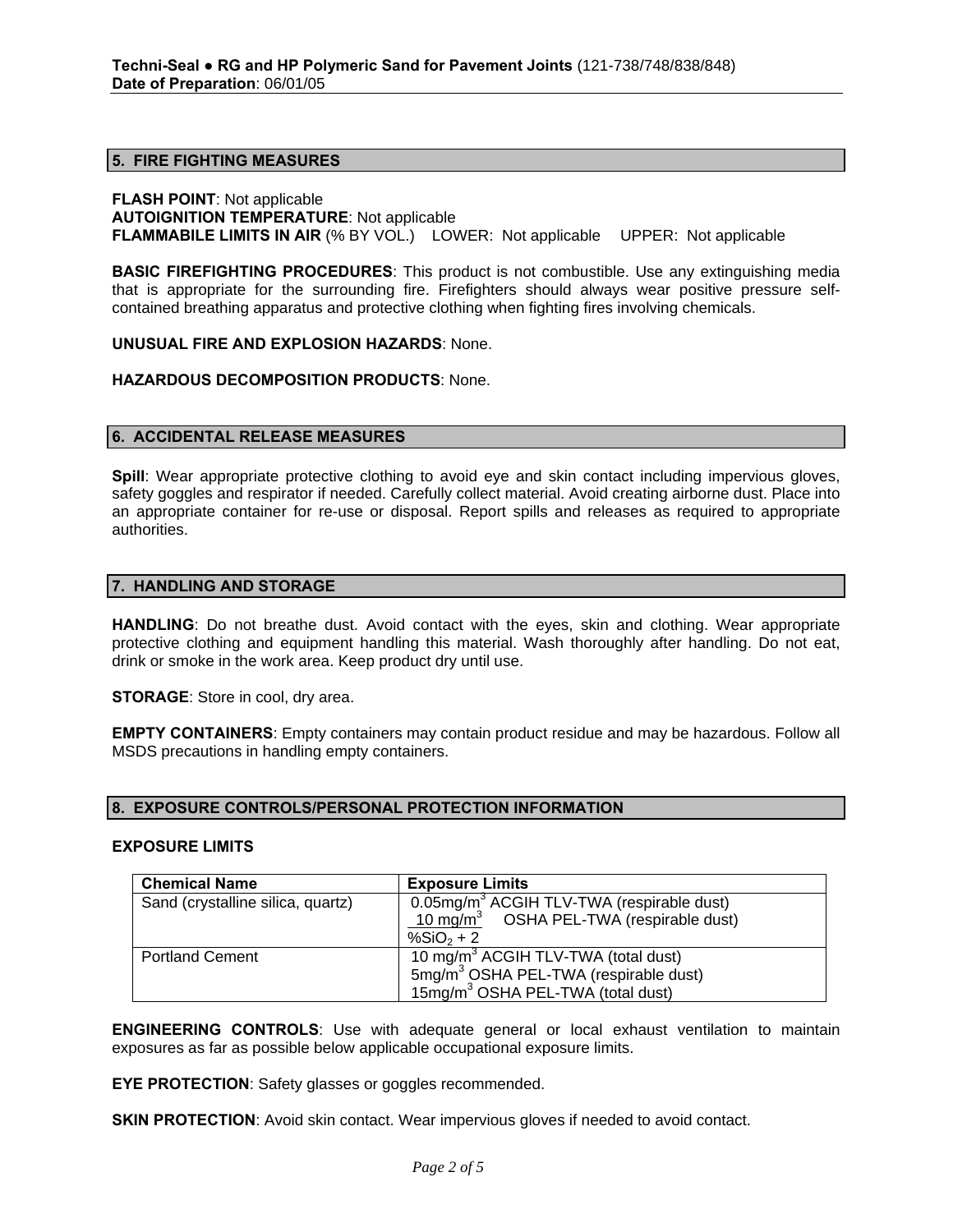**RESPIRATORY PROTECTION**: If needed, a NIOSH approved respirator with dust cartridges (N95/P95 or N100/P100) may be used. For higher exposures, a supplied air respirator may be required. Respirator selection and use should be based on contaminant type, form and concentration. Follow OSHA 1910.134, ANSI Z88.2, CSA Standard Z94.4-02 and good Industrial Hygiene practice.

## **9. PHYSICAL AND CHEMICAL PROPERTIES**

BOILING POINT: Not applicable SPECIFIC GRAVITY: 2.6-3.1 g/cm<sup>3</sup> MELTING POINT: Not determined % VOLATILE: 0% VAPOR PRESSURE: Not applicable EVAPORATION RATE (BUTYL ACETATE = 1): Not applicable VAPOR DENSITY ( $AIR = 1$ ): Not applicable SOLUBILITY IN WATER: Insoluble OCTANOL/WATER PARTITION COEFFICIENT: Not determined pH: HP Polymeric Sand: 11.08 (10% aqueous solution), alkali reserve <10 RG Polymeric Sand: 10.82 (10% aqueous solution), alkali reserve <10 APPEARANCE/ODOR: Sand colored granular material.

## **10. STABILITY AND REACTIVITY DATA**

**STABILITY**: Stable under normal conditions of use and storage.

**INCOMPATIBILITY**: Strong acids, ammonium salts and aluminum metal.

**CONDITIONS TO AVOID**: Avoid contact with water and moisture until use.

## **HAZARDOUS DECOMPOSITION PRODUCTS**: None.

## **11. TOXICOLOGICAL INFORMATION**

# **PRODUCT HEALTH HAZARD INFORMATION**

**SKIN:** Contact with dry product may cause dryness of the skin. Contact with wet product or presence of product on skin damp with sweat will cause irritation and possible burn. Repeated contact may result in allergic reaction in some individuals.

**EYE**: May cause irritation. Dust may cause physical (mechanical) eye injury.

**INHALATION**: May cause irritation of the nose, throat and upper respiratory tract.

**INGESTION**: May cause irritation of the mouth and gastrointestinal tract.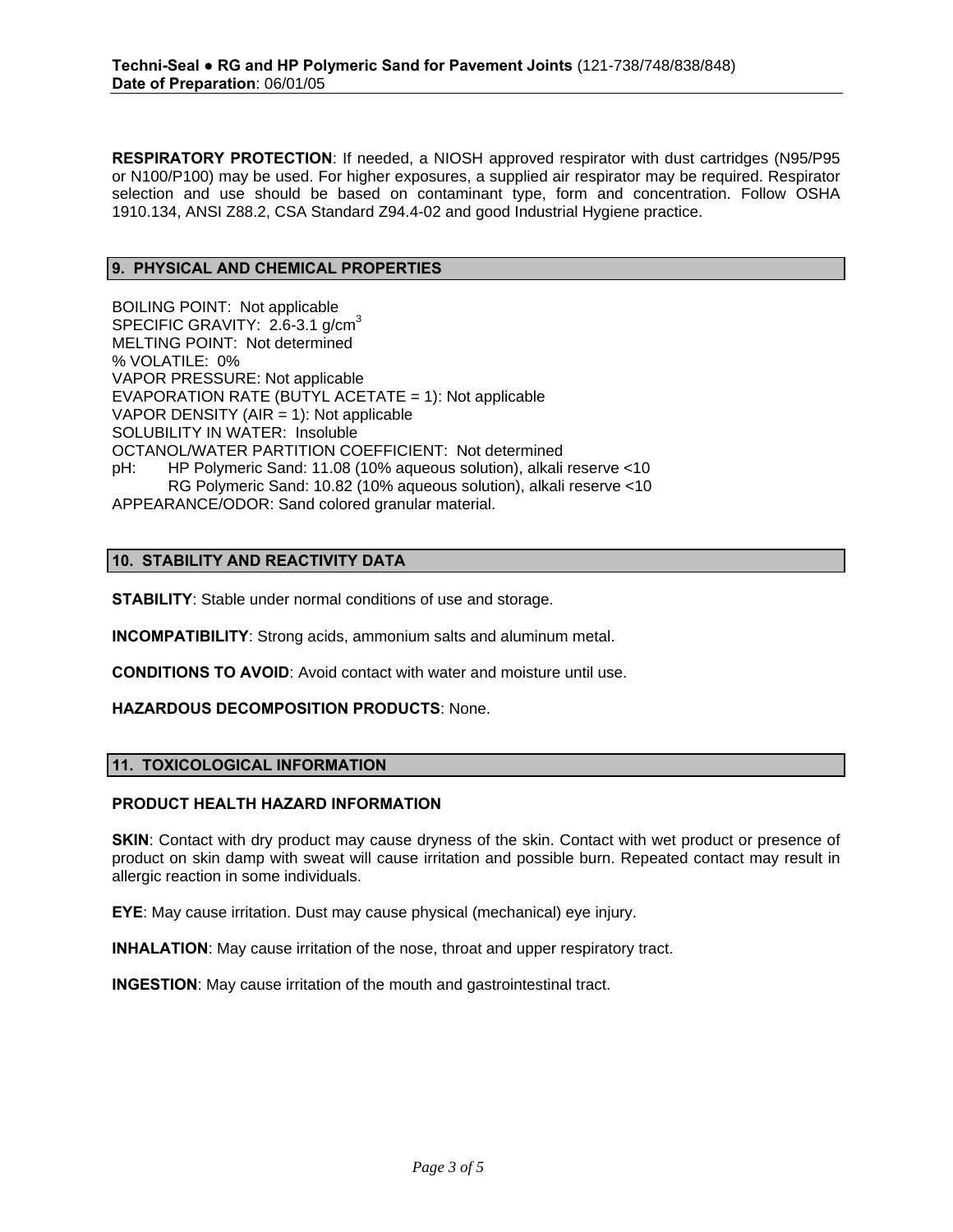**CHRONIC HEATH EFFECTS**: Chronic overexposure to respirable crystalline silica may cause a progressive, disabling lung disease, silicosis. Symptoms include cough, shortness of breath, wheezing, non-specific chest illness and reduced pulmonary function. This disease is exacerbated by smoking. Individuals with silicosis are predisposed to develop respiratory infections. There is some evidence that breathing respirable crystalline silica or the disease silicosis is associated with an increased incidence of other diseases such as scleroderma (an immune system disorder manifested by fibrosis of the lungs, skin and other internal organs), rheumatoid arthritis, systemic lupus, erythematosus, sarcoidosis, chronic bronchitis, chronic obstructive pulmonary disease (COPD), emphysema, chronic kidney disease and endstage renal disease. The International Agency for Research on Cancer (IARC) has determined that crystalline silica inhaled in the form of quartz from occupational sources is carcinogenic to humans (Group 1). The National Toxicology Program classifies respirable crystalline silica as known to be a human carcinogen.. The American Conference of Governmental Industrial Hygienists (ACGIH) classifies crystalline silica, quartz, as a suspected human carcinogen (A2).

#### **ACUTE TOXICITY VALUES**

No toxicity data is available for this product at this time.

## **12. ECOLOGICAL INFORMATION**

The ecological effects of this product have not been determined.

#### **13. DISPOSAL CONSIDERATIONS**

Dispose in accordance with all local, state and federal regulations.

## **14. TRANSPORT INFORMATION**

DOT PROPER SHIPPING NAME: Not Regulated DOT HAZARD CLASS: NA UN NUMBER: NA DOT LABELS REQUIRED: None

IATA PROPER SHIPPING NAME: Not Regulated IATA HAZARD CLASS: NA UN NUMBER: NA IATA LABELS REQUIRED: None

## **15. REGULATORY INFORMATION**

#### **SARA TITLE III INFORMATION**:

**Section 311/312** (40 CFR 370)**Hazard Categories**: Acute Health, Chronic Health

**Section 313** (40 CFR 372): This product contains the following chemicals subject to SARA Title III Section 313 Reporting requirement: None

**Section 302** (40 CFR 355): This product does not contain chemicals listed as extremely hazardous chemicals under SUPERFUND Amendments and Reauthorization Act (SARA).

# **CERCLA 103 Reportable Quantity:** None

**EPA TSCA**: All of the components of this product are listed on the EPA TSCA Inventory.